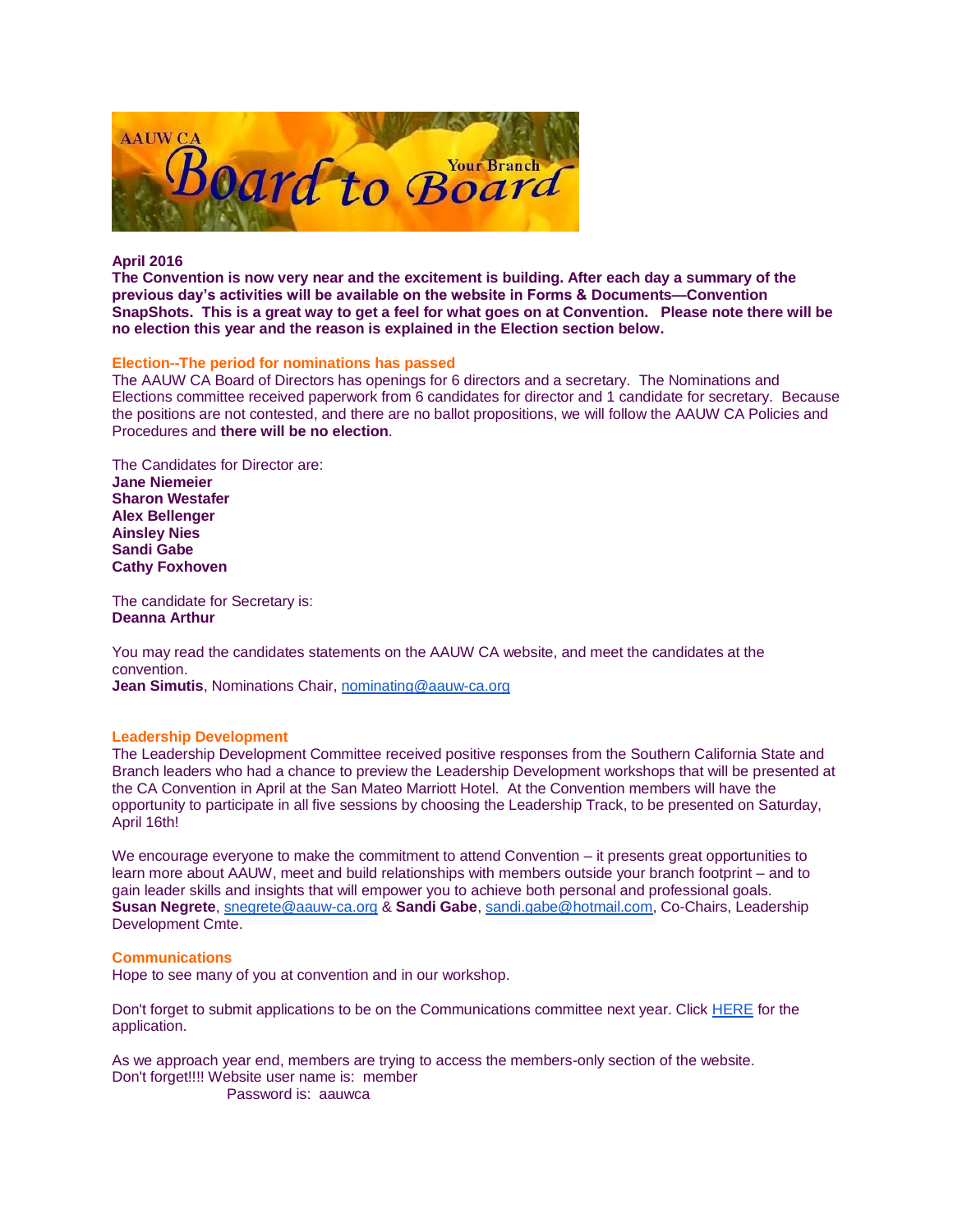PLEASE remember to have your member's information updated on the National MSD. We can't keep everyone in the loop if we can't find them. **Deanna Arthur**, Communication Chair, [communications@aauw-ca.org](mailto:communications@aauw-ca.org)

### **AAUW Fund**

The AAUW Fund committee thanks and congratulates the members of AAUW California for your generous donations. Because of your commitment to AAUW and its mission, \$707,523.65 was donated to the AAUW Fund from AAUW California members and branches.

Congratulations to Vicki Lee DeMasi and the Marin Inc. branch for completion of their endowment in 2015. **Sharon Westafer, Chair, AAUW Fund Committee [swestafer@aauw-ca.org](mailto:swestafer@aauw-ca.org)** 

### **Program**

Are you passionate about our mission and believe it is securely tied to our provision of mission based programs? If so we have a great opportunity for you! Visit the website and fill out your vita form to join the Program Committee! Alicia Hetman has been serving as our Title IX representative on the committee but with her new leadership position at national, she won't be able to continue with us next year. If you are willing to serve as the Title IX representative, your participation is particularly sought. Whether you are interested in programs in general or have a specialty interest, we will welcome you to the Program Committee and look forward to your participation

**Lynne Batchelor**, Program Chair, [lynneaauw@aol.com](mailto:lynneaauw@aol.com)

### **College/University Relations**

Graduation time is approaching quickly; do you have a family member or friend about to graduate? AAUW members can give recent college graduates a free, one-year AAUW membership within two years of graduation, at no cost to you or them. Go to <http://www.aauw.org/resource/give-a-grad-a-gift/> to register your grad. You could even gift the entire graduating class of your local college or university! **Tina Byrne**, [tina.byrne@sbcglobal.net,](mailto:tina.byrne@sbcglobal.net) **Dale Satake**, [dsatake@comcast.net](mailto:dsatake@comcast.net) , **Peggy Jaffe**, [peggyjaffe@cox.net](mailto:peggyjaffe@cox.net) , C/U Committee

### **From the Chief Financial Officer:**

Insurance. AAUW California put together a list of Questions and Answers about our insurance coverage. You may find it here:

[http://www.aauw-ca.org/Assets/resources/Branch\\_Liability\\_Insurance\\_Q-A.pdf](http://www.aauw-ca.org/Assets/resources/Branch_Liability_Insurance_Q-A.pdf)

Did you know your branch event is NOT covered unless you request a Certificate of Insurance? Branch Treasurer 101. Jane Niemeier and I will be presenting a workshop at the State Convention for Branch Treasurers. Hope to see several of you at our workshop! Questions on these or any other financial matter may be sent to me at [cfo@aauw-ca.org.](mailto:cfo@aauw-ca.org)

**Patricia Ferrer**, AAUW CA Chief Financial Officer.

# **Membership- TIPS FOR THE COMING PROGRAM YEAR**

### **Membership and Finance Officers**

As you process your renewing members beginning May 1st via the Branch Dues Report (BDR) on the Member Services Database (MSD), please be sure to double check that all contact information is correct. The data contained on the National MSD is the source for all AAUW CA mailings to members, so we want to be sure that it is up to date and accurate.

· The National Shape the Future Campaign is a permanent membership campaign and many branches use it as an effective recruiting tool. Be sure to redeem your branch's free memberships by June 30, 2016. Click [Here,](http://www.aauw.org/resource/shape-the-future-campaign-form-and-report/) Click on the green button and scroll down to check to see if your branch has obtained a free membership/s. A good way to encourage members to renew on time is to offer one of your free memberships as a prize in a drawing for all members who have renewed by June 1 (or any date you chose).

· Congratulations to the following branches for earning the maximum 5 free National memberships for their branch - Fremont, Lompoc-Vandenberg, Monterey Peninsula, Napa County, Redding, Redlands, Stockton, Half Moon Bay, Laguna Beach, Santa Clarita Valley, Danville-Alamo-Walnut Creek, Poway-Pensaquitos, Big Bear Valley. And congratulations to all our branches for recruiting 1226 new members this year.